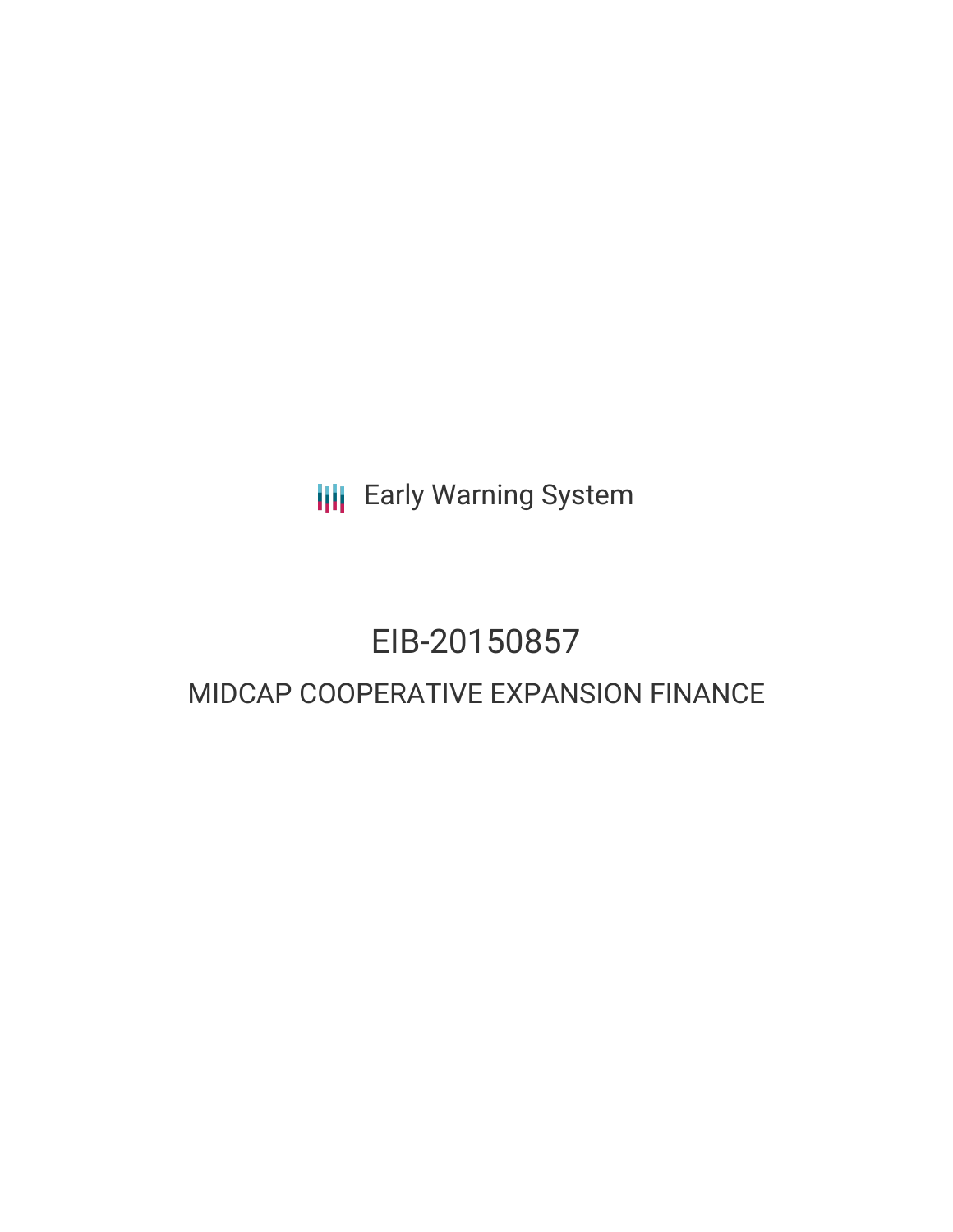

### **Quick Facts**

| <b>Countries</b>               | Spain                             |
|--------------------------------|-----------------------------------|
| <b>Financial Institutions</b>  | European Investment Bank (EIB)    |
| <b>Status</b>                  | Proposed                          |
| <b>Bank Risk Rating</b>        | U                                 |
| <b>Borrower</b>                | Mondragon Corporacion Cooperativa |
| <b>Sectors</b>                 | Finance, Industry and Trade       |
| <b>Investment Type(s)</b>      | Loan                              |
| <b>Investment Amount (USD)</b> | $$26.45$ million                  |
| <b>Project Cost (USD)</b>      | \$105.82 million                  |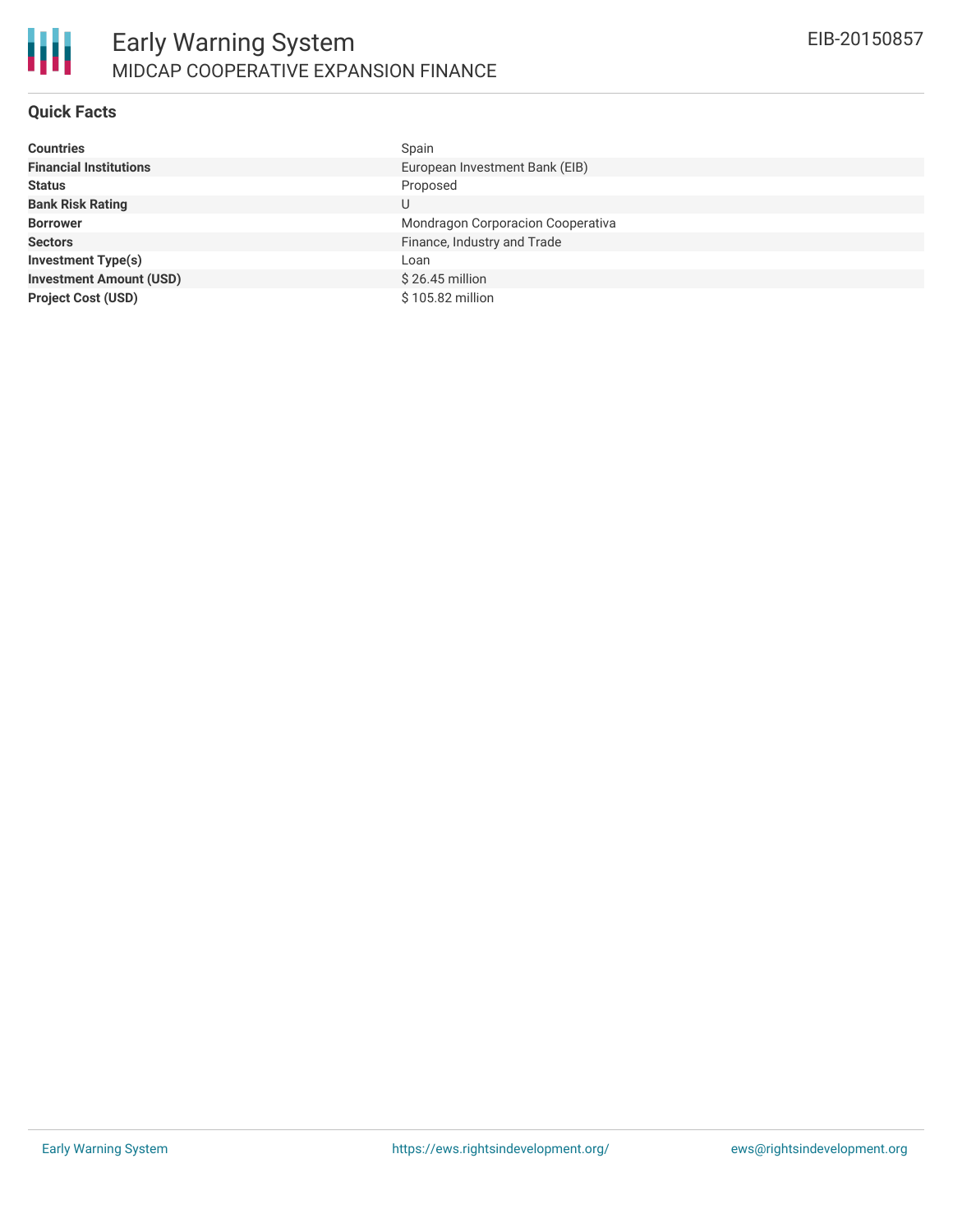

## **Project Description**

This project provides subordinated debt to Midcap subsidiaries of the Mondragon Group in order to fund their expansion. These companies are expected to carry out programs to promote competitiveness, growth, and employment.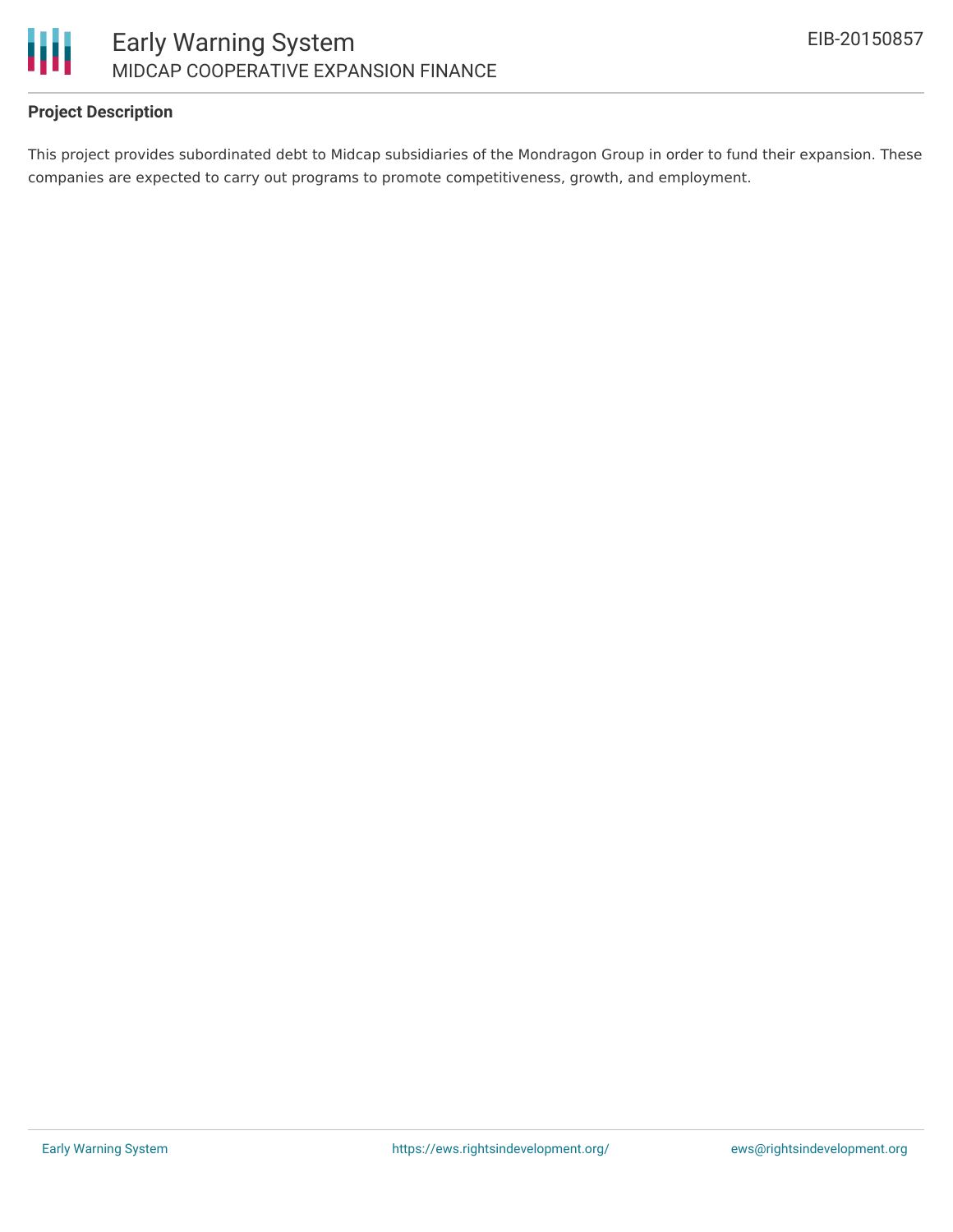

### **Investment Description**

European Investment Bank (EIB)

This project is a contingent loan to a special purpose vehicle that will provide subordinated debt to Mondragon Group subsidiaries. Mondragon Group operates in the finance, industry, retail and knowledge sectors.